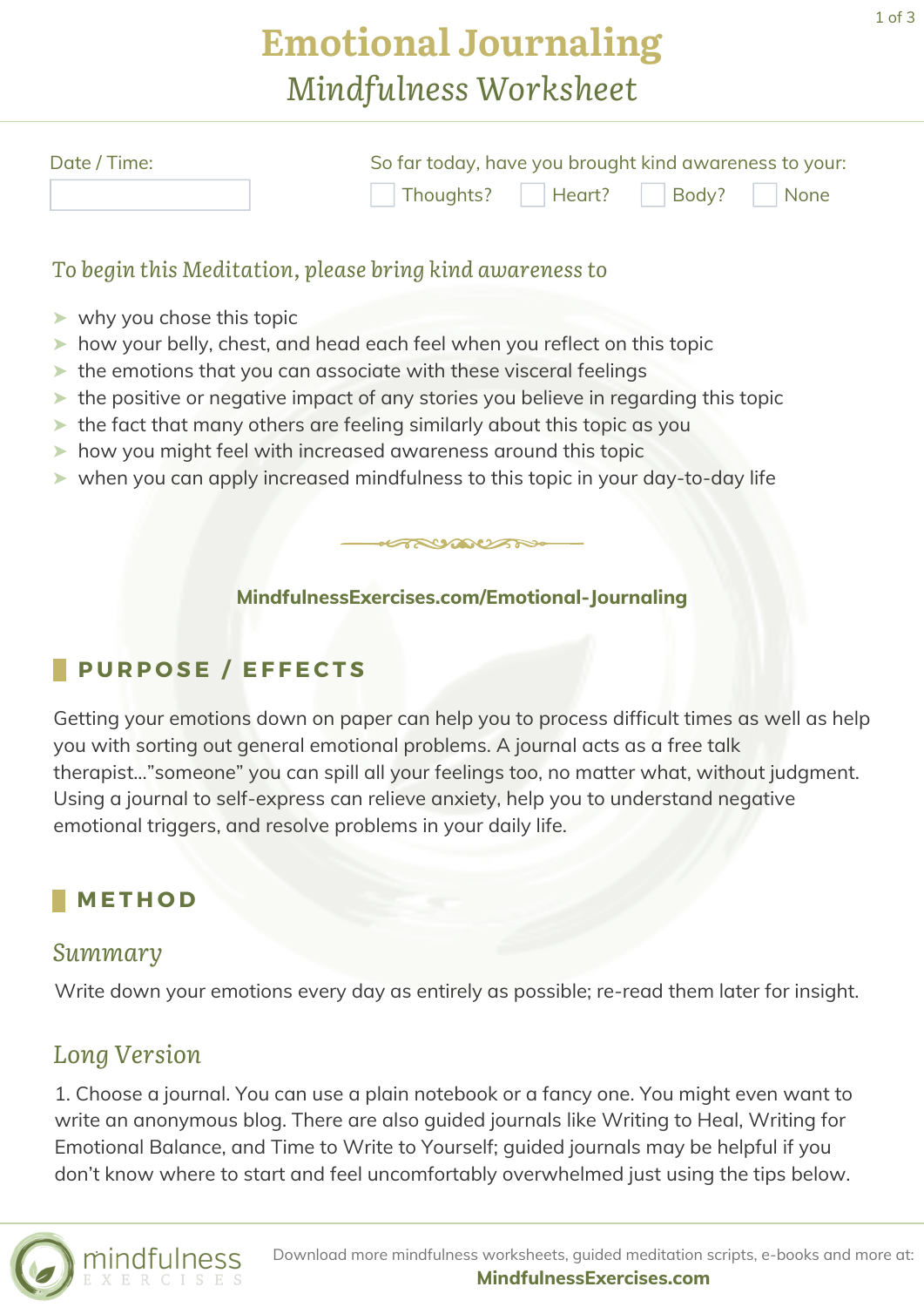# **Emotional Journaling** *Mindfulness Worksheet*

2. Before you begin, remember that this journal is personal. Don't try to write masterful prose or try to analyze your feelings too much. Just spill out your emotions as fully and truthfully as possible without self-judgment. Try to write for ten or fifteen minutes straight daily. Afterwards, re-read your writing for possible insight.

3. Start by describing a recent event. Answer all the basic details of who was there, what were they doing, where and when it occurred, and why things happened as they did. Write in detail, using all five senses to describe the moment. Remember, smells and tastes are as important triggers to emotional memory as sight and hearing. Now, express your feelings about this event – how all your sensory inputs and interactions with others made you feel. This exercise helps you to become comfortable with a full-spectrum emotional journaling experience.

4. Now, instead of focusing on an exterior event, focus on an interior feeling. Using the emotional trigger linking techniques above, try to understand the "big picture" of your emotional response. If you are anxious, consider the situations in which your anxiety arises and try to identify its triggers. Express your anxiety in its fullness; do not be ashamed. Nobody will read your personal journal; you must bare your raw feelings as much as possible. You will often find thoughts rising up that you couldn't have expressed otherwise. Follow these thoughts and feelings to their root and try to understand them.

5. You may want to use the event-describing techniques above to examine experiences in your past. Take a life-changing event (whether it is positive or negative) and try to describe it in its fullness. Find all the triggers for emotional response and explore them. You may find links you didn't realize were there!

6. If relationship troubles are part of your life, use your journal as a way to express your feelings and problems without hurting your partner's feelings. You may be able to see the situation more objectively after letting off steam. It also may help you to better pinpoint the reasons behind your anger or sadness so that, when you converse with your partner, you'll be able to resolve them.

7. Notice the words that you use. Sometimes they are the key to deeper feelings within the subconscious. Highlight or underline words and feelings that seem to recur. Try to understand why these particular things are important to the unconscious mind.



Download more mindfulness worksheets, guided meditation scripts, e-books and more at: **[MindfulnessExercises.com](https://mindfulnessexercises.com/)**